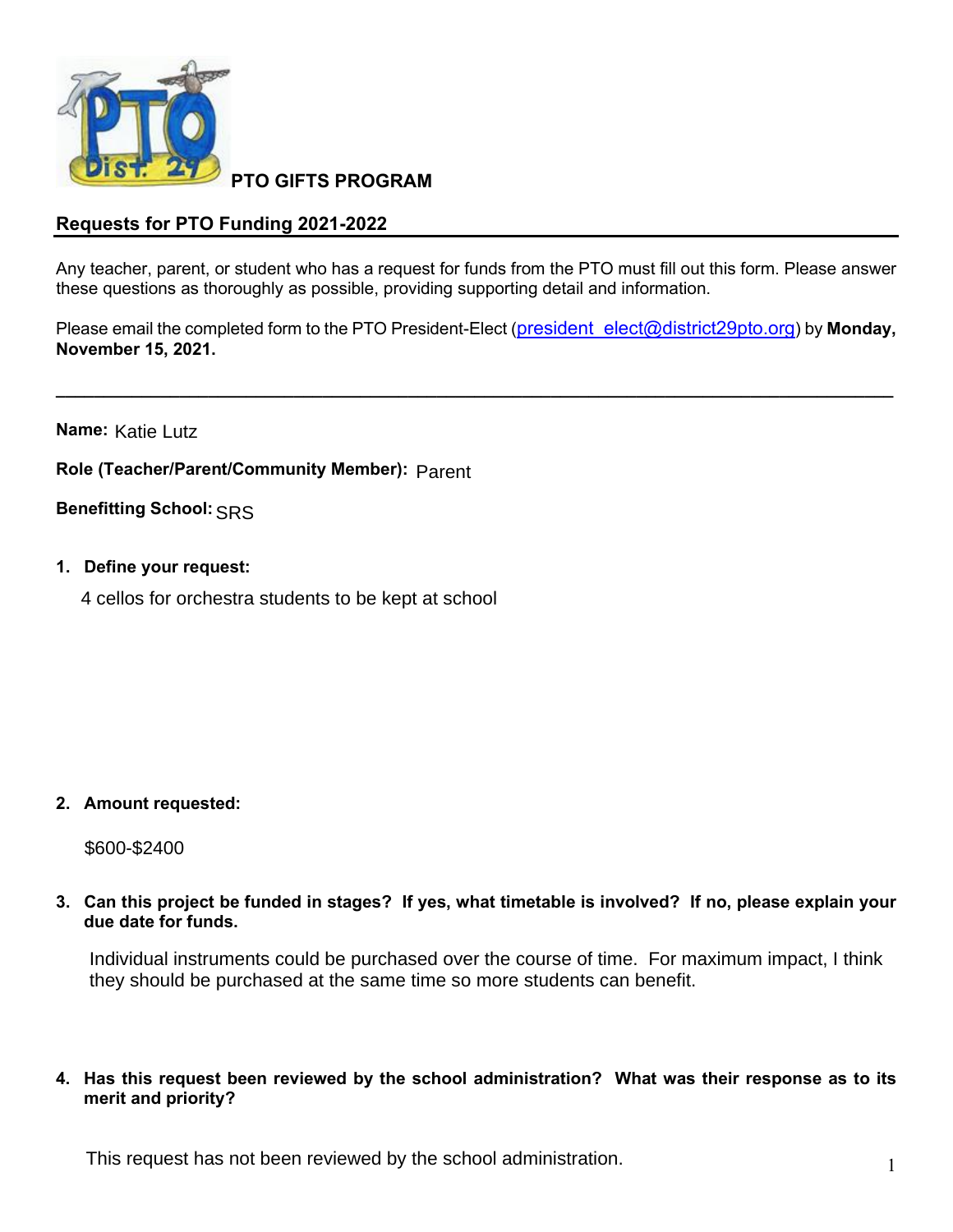**5. Number of Students that will be impacted or benefit from your request:**

4 students from each grade at SRS - 20 students per year

6. Is this a one-time request or do you envision needing additional PTO funds in the future or long **range? If you will require additional PTO funds, please explain why this cannot be added into your annual budget.**

This is a one time request.

7. What is the intended goal of your request? Would it have any other uses or applications? Is this a **start up program or is it enhancing an existing program? Use additional paper if needed.**

My daughter is in 4th grade and just started playing the cello. I would love her to bring it home every night to practice but she likes to ride her bike to school (I encourage this as well). She can't ride her bike with her cello. I've asked friends who are parents at other middle schools or middle school music teachers what their cello students do and they were all shocked that we don't have cellos at school for our orchestra students to use!

## **8. What are the long range benefits of your request?**

Having cellos at school would allow cello players to keep their rental instrument at home so they can practice every night. They could use the school's cellos during orchestra class. Cellos would be a long term investment for the school and could benefit so many students over the years!

**9. If you are requesting a capital asset/investment, please provide a minimum of two options/pricing quotes on the item and attach to this form. Please identify your first choice and why.**